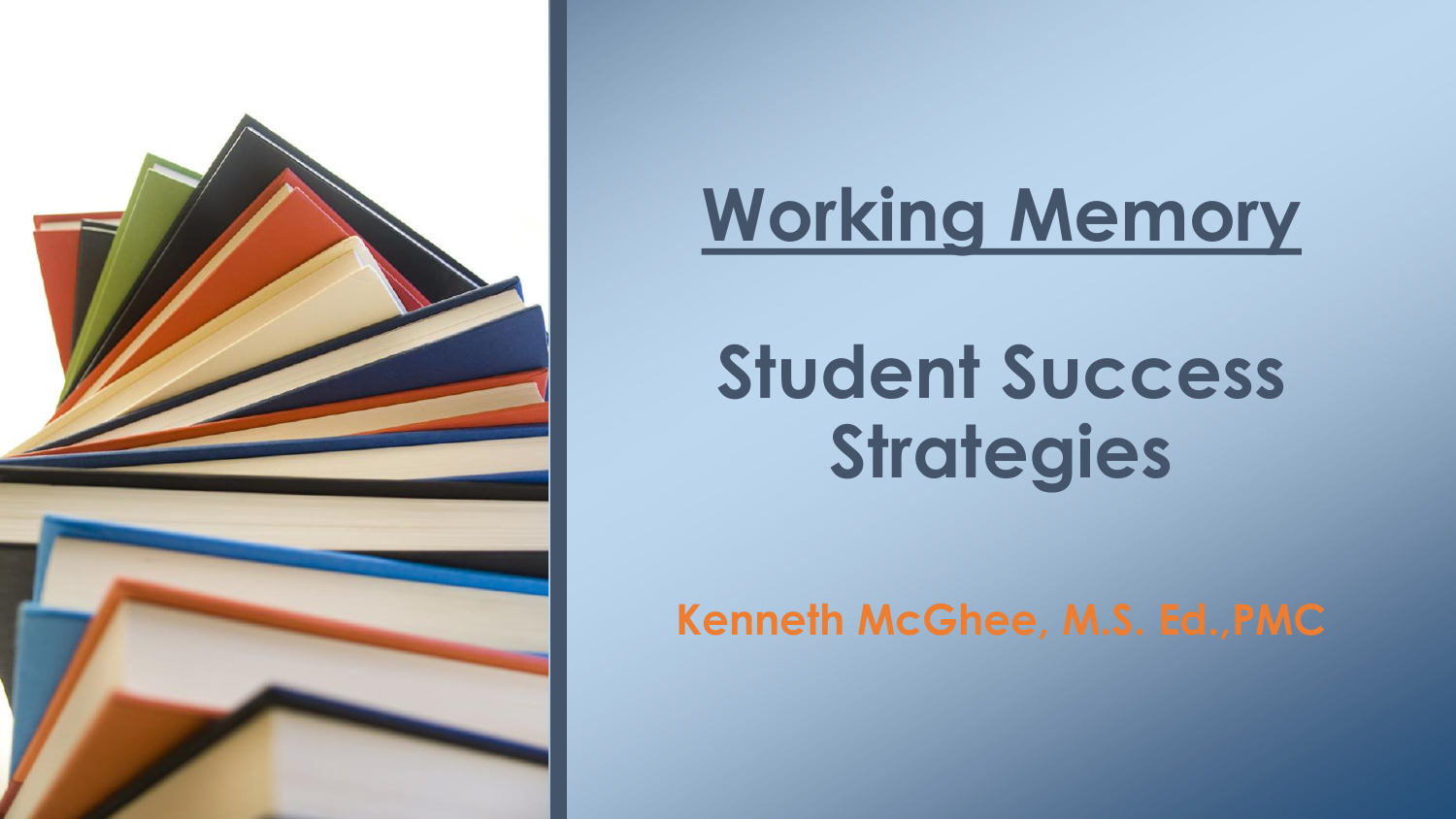#### **Working Memory Characteristics**

**Duration** – Seconds, similar to Short-Term Memory

**Type of Information – Any kind** 

**Example** – Following lengthy directions involving how to reach a specific location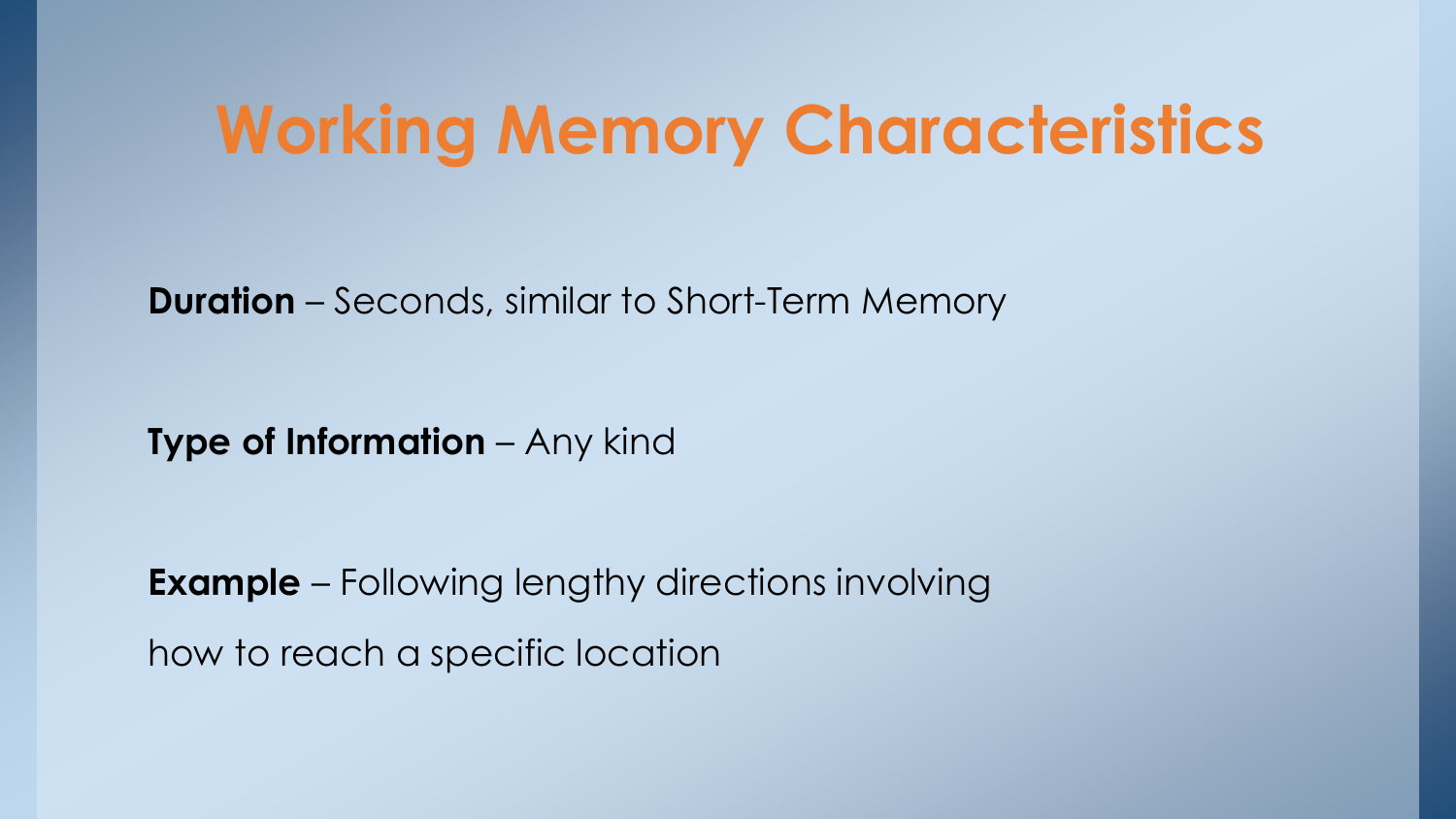## **Working Memory and the Classroom**

Students that struggle with working memory tend

to have the following characteristics:

- 1. Good social interaction
- 2. Reserved in their peer group
- 3. Challenges in reading and math
- 4. Failure to follow directions completely
- 5. Difficulty completing certain tasks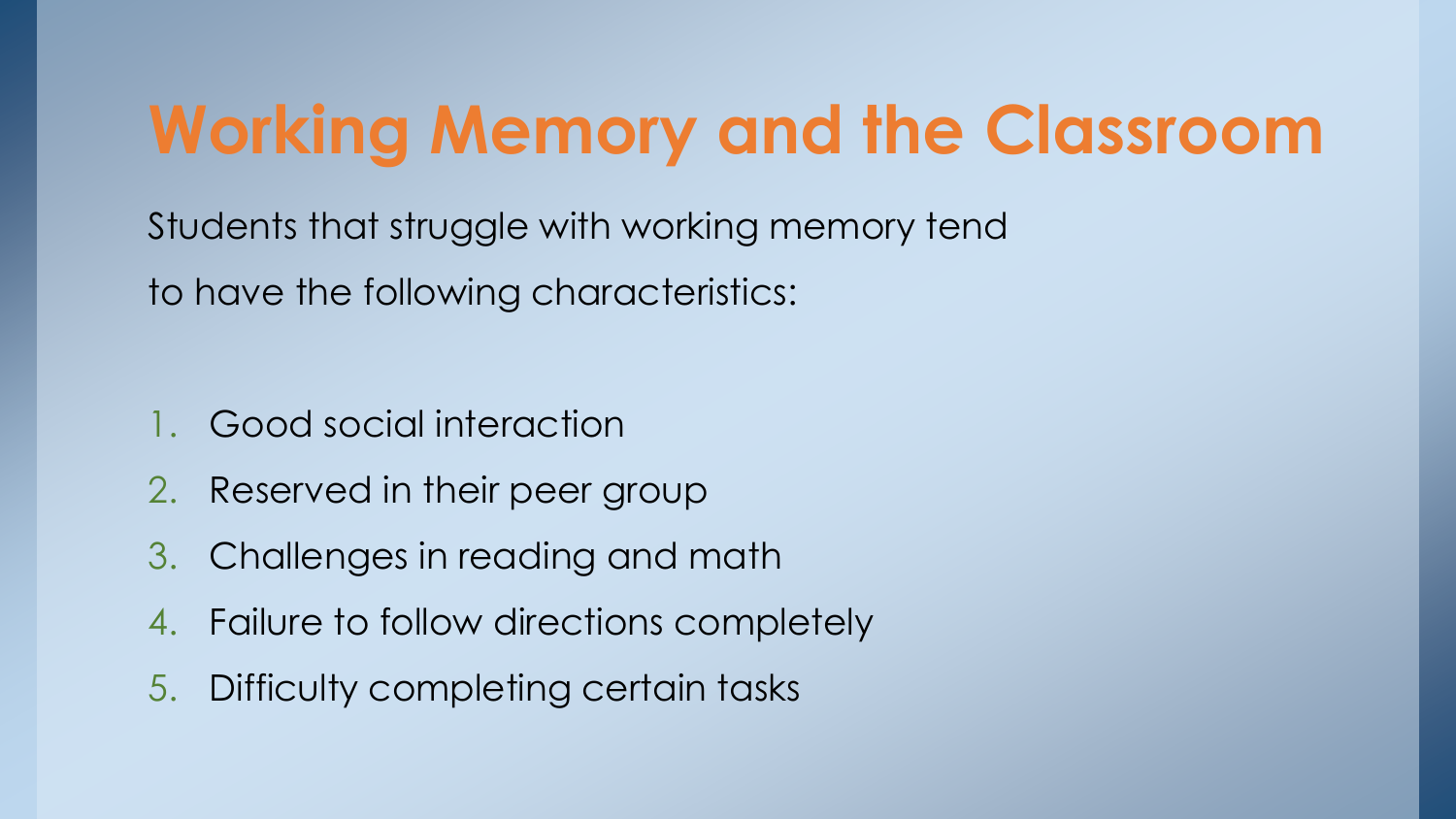#### **Using Best Practices to Assist Students**

#### **A Seven Step Process**

- Recognize Working Memory Challenges
- 2. Monitor the Student
- 3. Evaluate Working Memory Loads
- 4. Reduce Working Memory Loads When Necessary
- 5. Repeat Important Information
- 6. Encourage Use of Memory Aids
- 7. Develop the Student's Own Strategy to Support Memory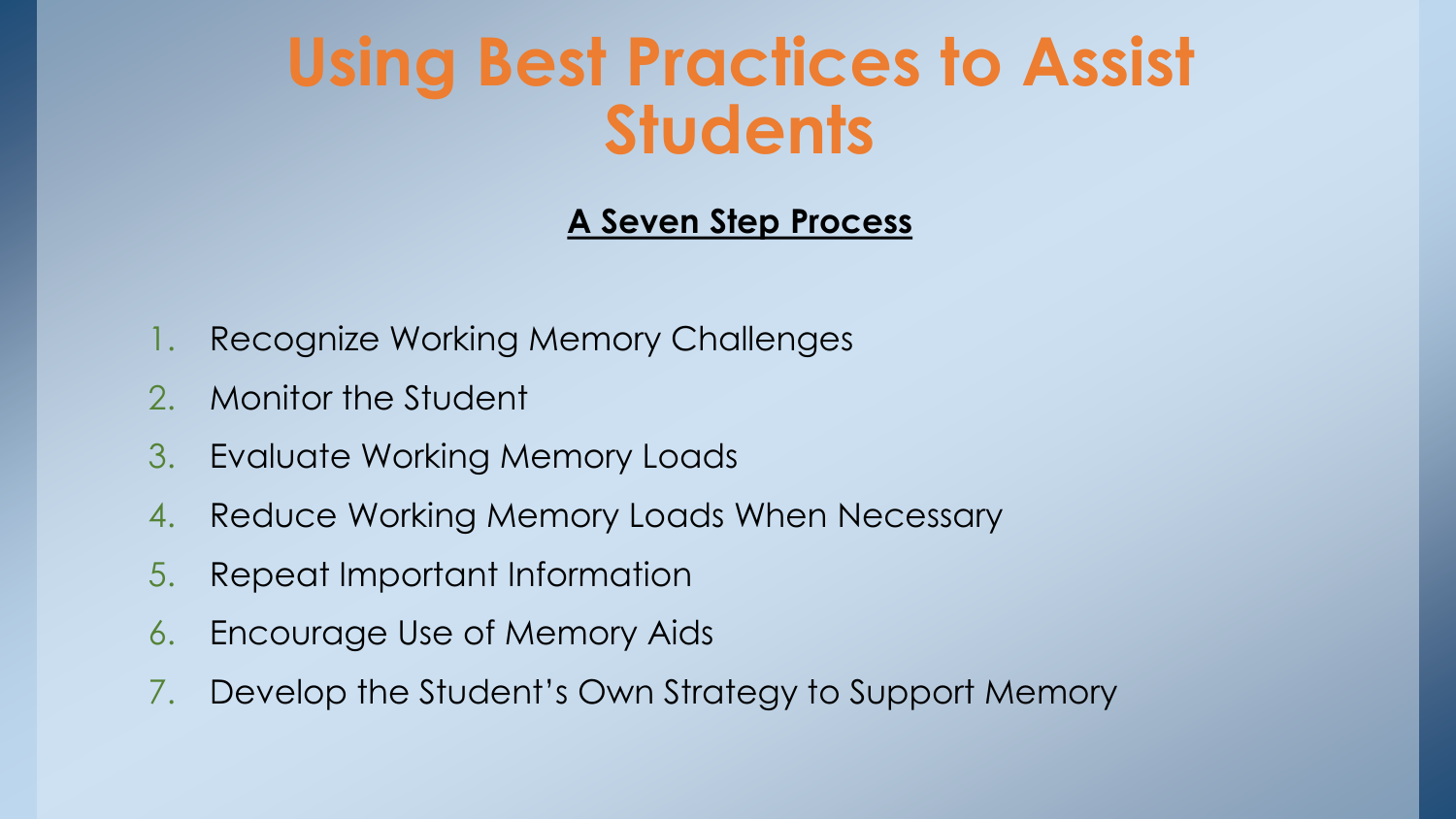#### **Recognize Working Memory Challenges**

Incomplete recall and note taking, failure to follow

instructions, place-keeping errors and task

abandonment. This can cause a challenge in all classes

but especially math.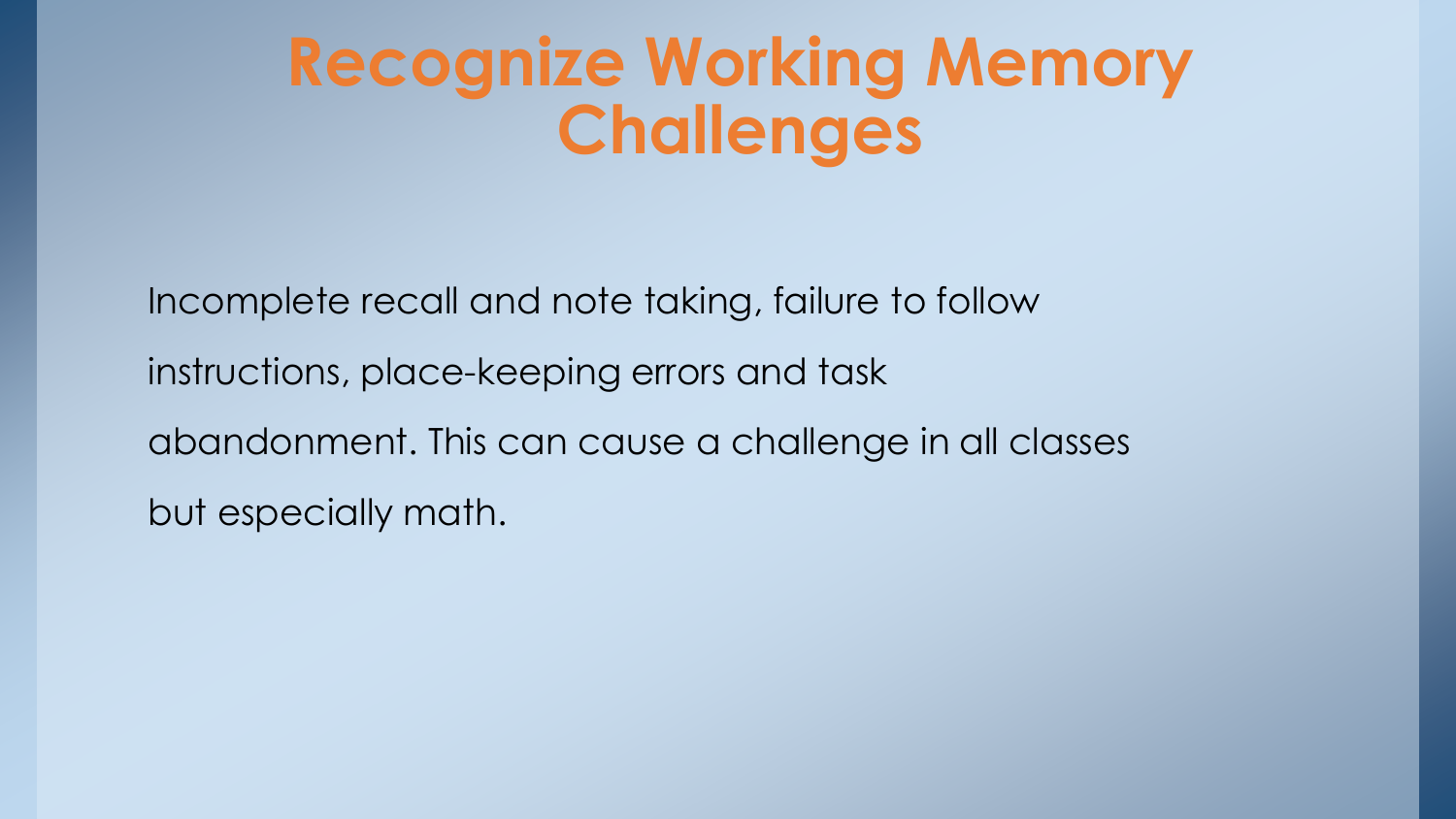#### **Monitor the Student**

Look out for signs the student may not be mastering the material and ask the student if they need assistance.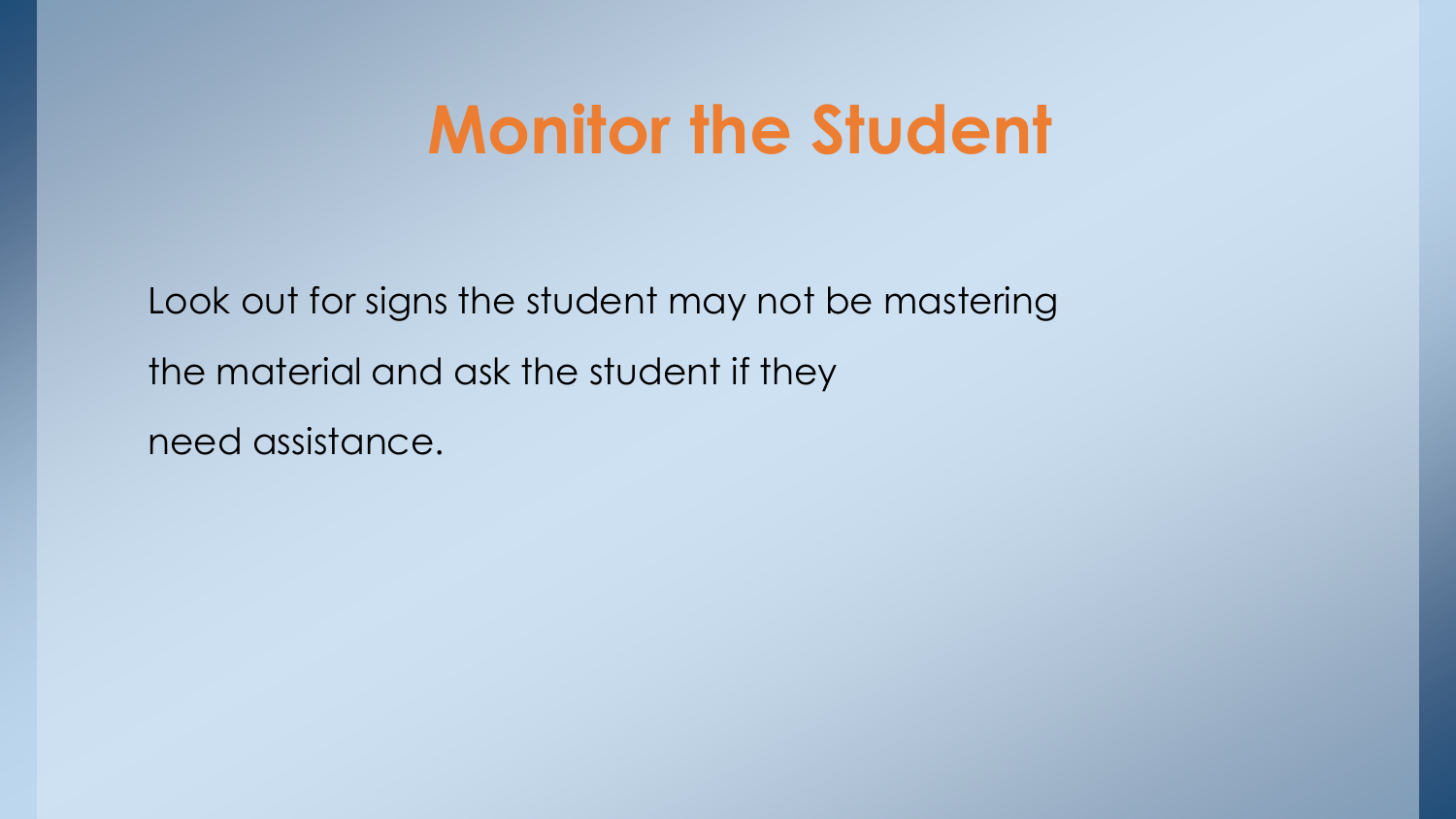#### **Evaluate Working Memory Loads When Necessary**

Reduce the amount of material to be remembered at one time. For example, study 100 questions for a test, 20 questions at a time. This simplifies mental processing and restructures complex tasks.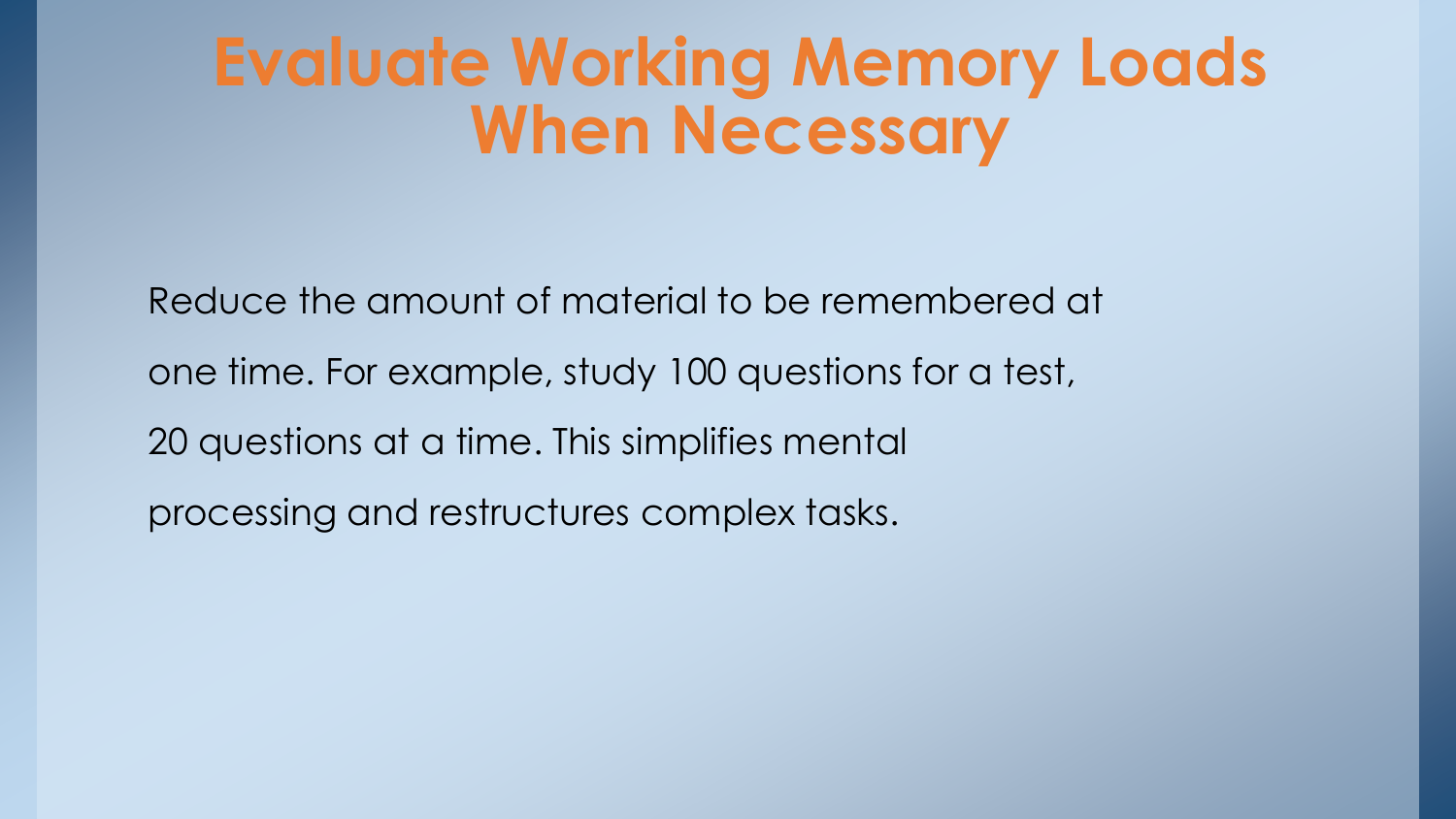#### **Repeat Important Information**

Repetition support can be provided by tutors and the student can study by themselves as well. **Study guides for quizzes and tests are important.**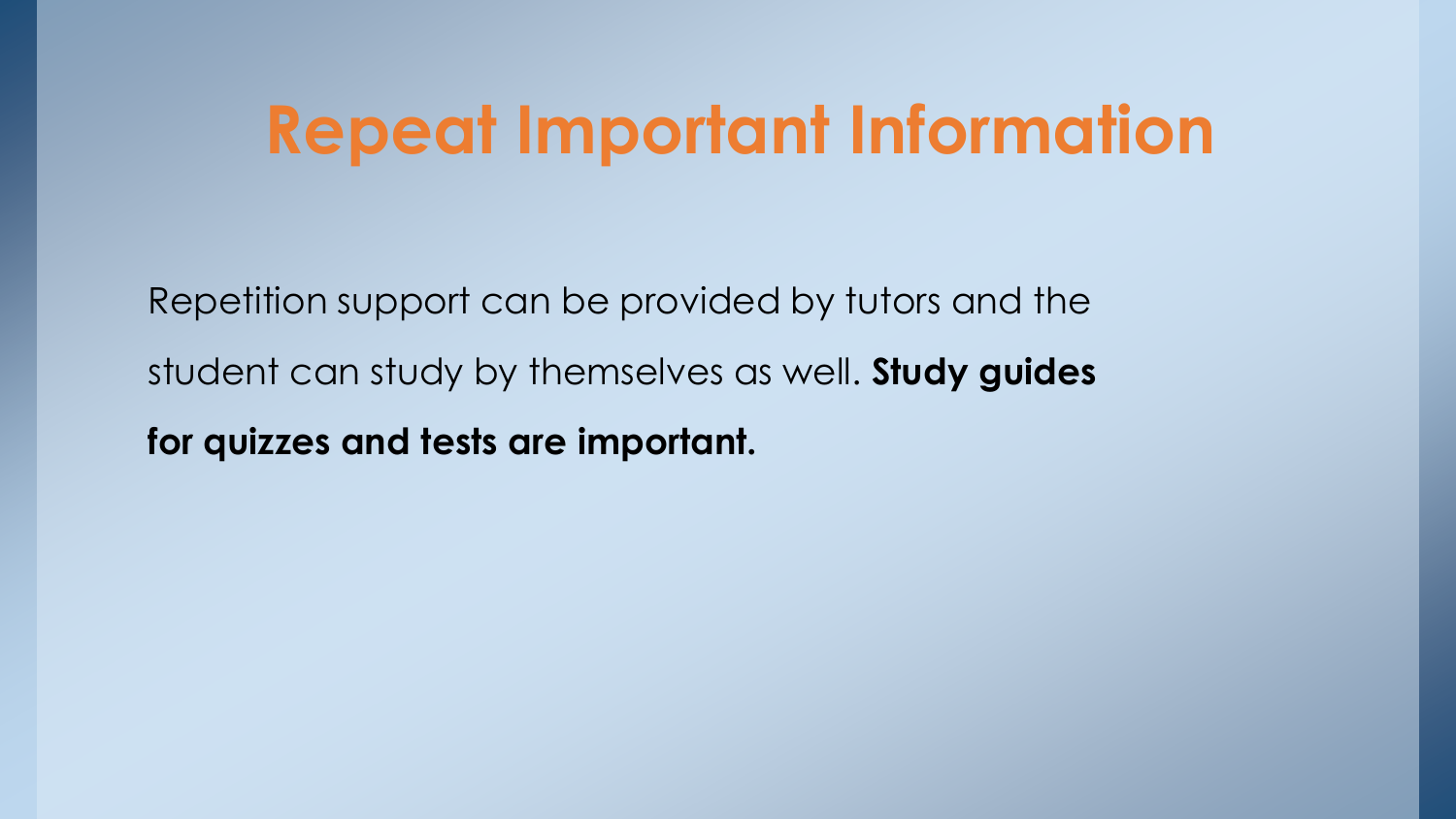### **Encourage Use of Memory Aids**

Examples: Study guides, wall charts, posters,

personalized dictionaries, cubes, memory cards, audio

recorders and computer software.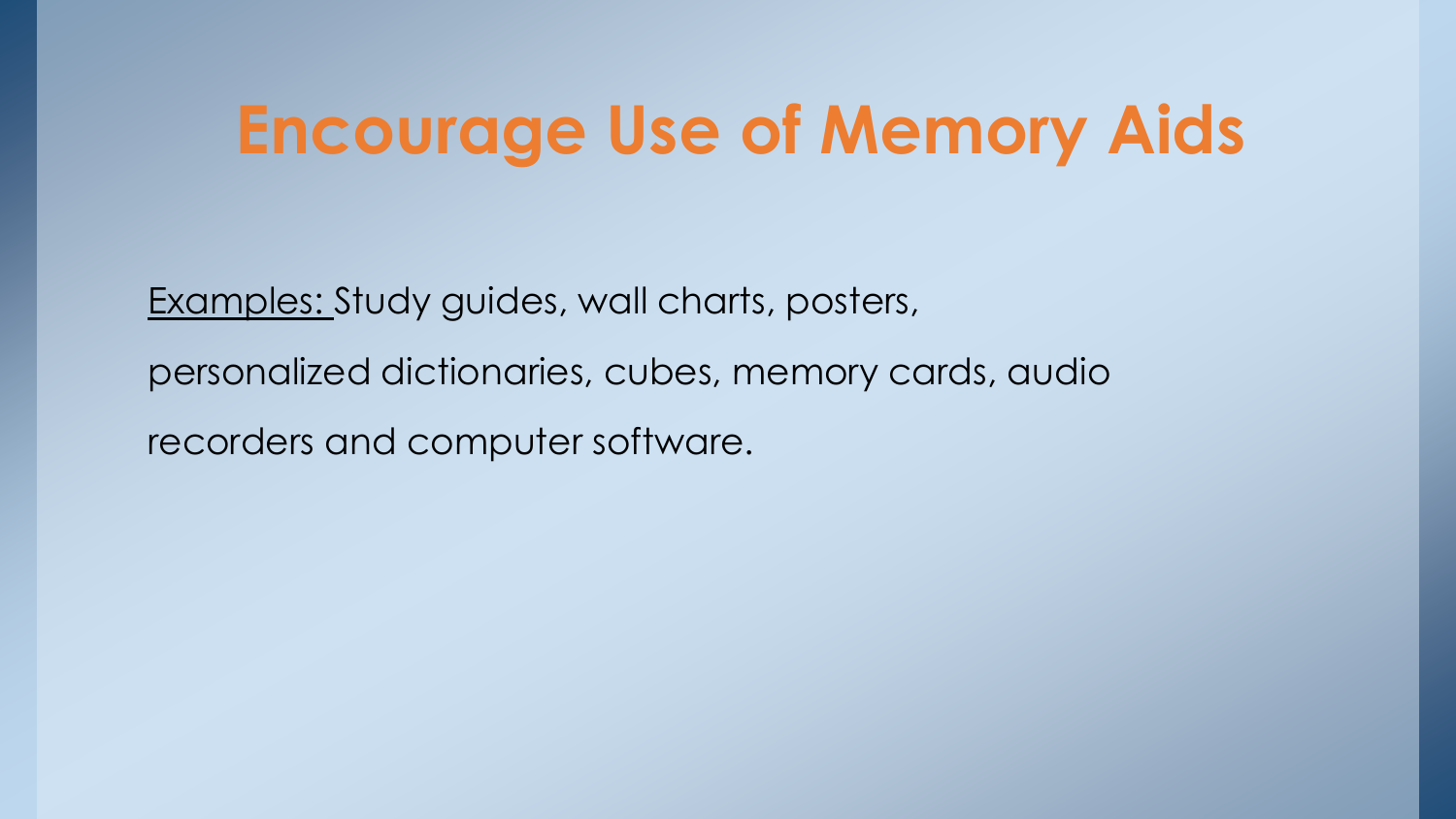#### **Develop the Student's Own Strategies to Support Memory**

Examples: Encouraging students to feel comfortable to ask the instructor for help, use instructor notes for test preparation, having the student take notes as well, rehearse classroom material, place-keeping and organizing their work.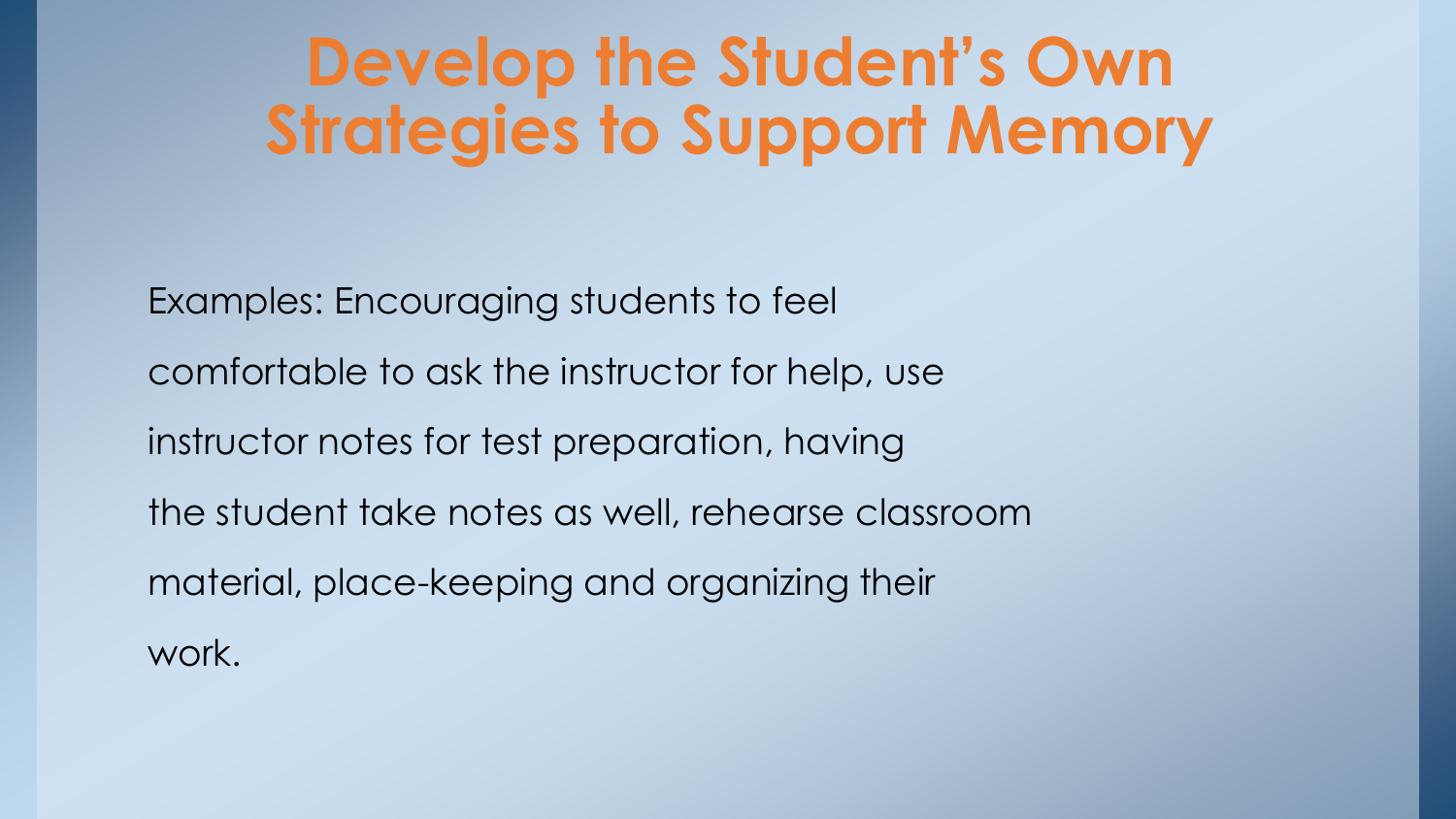#### **References:**

Alloway, T. P. & Gathercole, S. (2008). Working Memory & Learning. A Practical Guide for Teachers. London: Sage Publications Ltd.

Harvard Graduate School of Education. Retrieved from

<https://www.gse.harvard.edu/news/uk/16/12/defining-skills-success>

[http://www.c8sciences.com/harvard-university-working-memory-case](http://www.c8sciences.com/harvard-university-working-memory-case-study/)study/